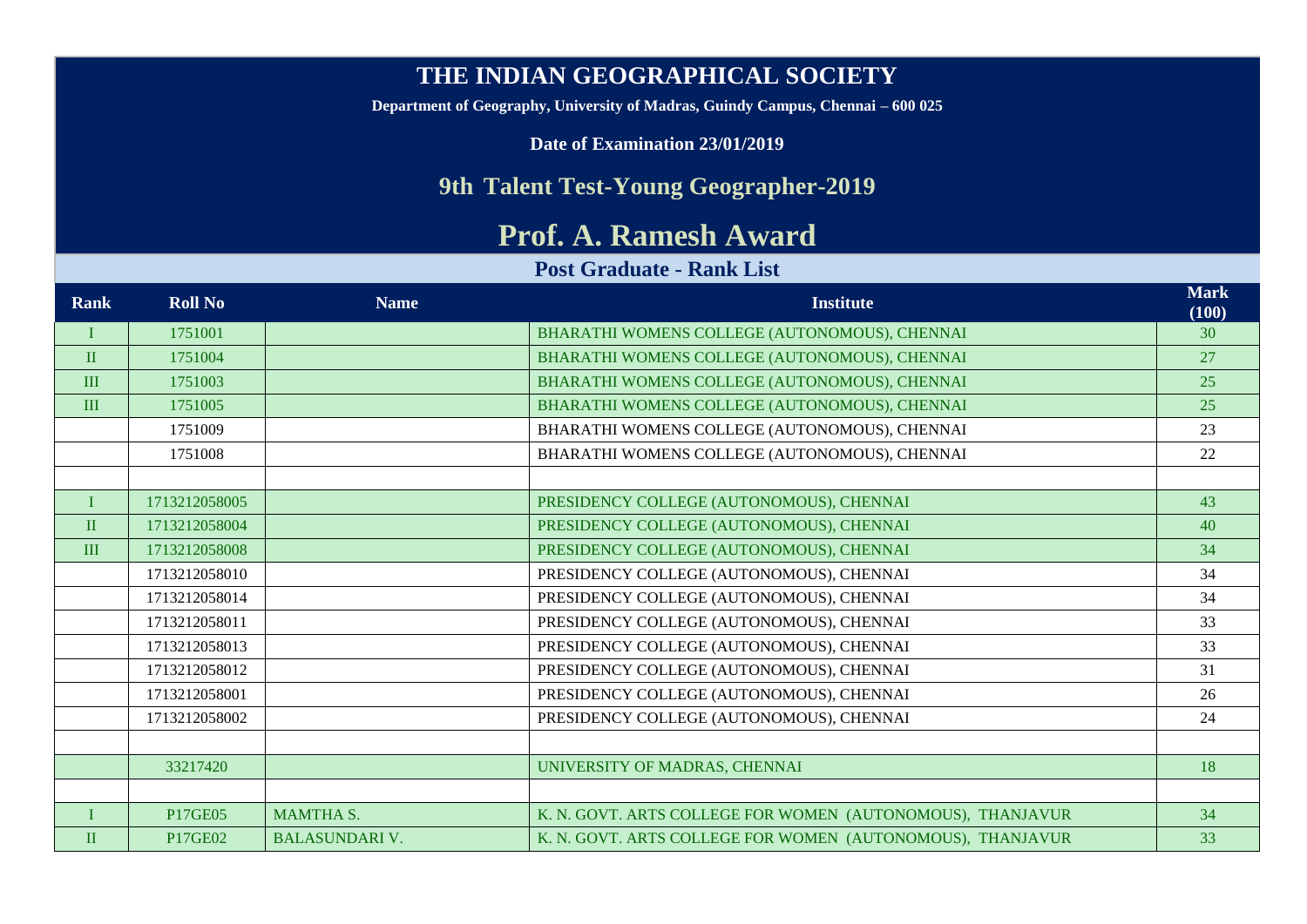| $\rm III$    | P17GE09        | PAVITHRA V.             | K. N. GOVT. ARTS COLLEGE FOR WOMEN (AUTONOMOUS), THANJAVUR | 32 |
|--------------|----------------|-------------------------|------------------------------------------------------------|----|
| $\rm III$    | P17GE11        | SANGEETHA S.            | K. N. GOVT. ARTS COLLEGE FOR WOMEN (AUTONOMOUS), THANJAVUR | 32 |
|              | P17GE01        | ANURADHA G.             | K. N. GOVT. ARTS COLLEGE FOR WOMEN (AUTONOMOUS), THANJAVUR | 31 |
|              | P17GE15        | SENTHAMIZH C.           | K. N. GOVT. ARTS COLLEGE FOR WOMEN (AUTONOMOUS), THANJAVUR | 31 |
|              | P17GE12        | <b>SANTHINI S.</b>      | K. N. GOVT. ARTS COLLEGE FOR WOMEN (AUTONOMOUS), THANJAVUR | 30 |
|              | P17GE06        | MANGAIYARKARASI G.      | K. N. GOVT. ARTS COLLEGE FOR WOMEN (AUTONOMOUS), THANJAVUR | 28 |
|              | P17GE16        | SHARMILA S.             | K. N. GOVT. ARTS COLLEGE FOR WOMEN (AUTONOMOUS), THANJAVUR | 27 |
|              | P17GE13        | SARANYA S.              | K. N. GOVT. ARTS COLLEGE FOR WOMEN (AUTONOMOUS), THANJAVUR | 24 |
|              | P17GE14        | SASIKALA P.             | K. N. GOVT. ARTS COLLEGE FOR WOMEN (AUTONOMOUS), THANJAVUR | 24 |
|              | P17GE17        | VARALAKSHMI V.          | K. N. GOVT. ARTS COLLEGE FOR WOMEN (AUTONOMOUS), THANJAVUR | 24 |
|              | P17GE08        | NIRANJANA D.            | K. N. GOVT. ARTS COLLEGE FOR WOMEN (AUTONOMOUS), THANJAVUR | 23 |
|              |                |                         |                                                            |    |
| I            | B605011        | PRAJITHA M.             | MADURAI KAMARAJ UNIVERSITY, MADURAI                        | 55 |
| $\rm II$     | <b>B605008</b> | <b>HAPPY MARIA BABU</b> | MADURAI KAMARAJ UNIVERSITY, MADURAI                        | 49 |
| $\mathbf{I}$ | B705001        | <b>AJAJANT.S.</b>       | MADURAI KAMARAJ UNIVERSITY, MADURAI                        | 41 |
|              | B605004        | APARNA T.               | MADURAI KAMARAJ UNIVERSITY, MADURAI                        | 40 |
|              | B605002        | AKSHAYA KUMAR T.        | MADURAI KAMARAJ UNIVERSITY, MADURAI                        | 38 |
|              | B605012        | PRAVEENA V.             | MADURAI KAMARAJ UNIVERSITY, MADURAI                        | 36 |
|              | B605003        | ANEESH P.               | MADURAI KAMARAJ UNIVERSITY, MADURAI                        | 35 |
|              | B605005        | APARNA THAMPAN J.       | MADURAI KAMARAJ UNIVERSITY, MADURAI                        | 32 |
|              | B605014        | SARANYA S.              | MADURAI KAMARAJ UNIVERSITY, MADURAI                        | 31 |
|              | B605007        | CHELLAPANDI J.          | MADURAI KAMARAJ UNIVERSITY, MADURAI                        | 30 |
|              | B605015        | SINDHUJA S.             | MADURAI KAMARAJ UNIVERSITY, MADURAI                        | 29 |
|              | B605010        | MUTHU MANICKAM V.       | MADURAI KAMARAJ UNIVERSITY, MADURAI                        | 28 |
|              | B605009        | HARIESWARI M.           | MADURAI KAMARAJ UNIVERSITY, MADURAI                        | 22 |
|              |                |                         |                                                            |    |
| $\bf I$      | 17PGE14        | THENARASI M.            | PERIYAR EVR COLLEGE, THIRUCHIRAPPALLI                      | 29 |
| $\;$ II      | 17PGE15        | YOGABAL M.              | PERIYAR EVR COLLEGE, THIRUCHIRAPPALLI                      | 29 |
| $\rm II$     | 17PGE10        | SARAVANAN A.            | PERIYAR EVR COLLEGE, THIRUCHIRAPPALLI                      | 23 |
|              |                |                         |                                                            |    |
| I            | P172215        | TINI P. RAJENDRAN       | CENTRAL UNIVERSITY OF TAMIL NADU, THIRUVARUR               | 51 |
| $\rm II$     | P172209        | <b>KRIPA S.</b>         | CENTRAL UNIVERSITY OF TAMIL NADU, THIRUVARUR               | 49 |
| III          | P172201        | <b>ABBY VARGHESE</b>    | CENTRAL UNIVERSITY OF TAMIL NADU, THIRUVARUR               | 48 |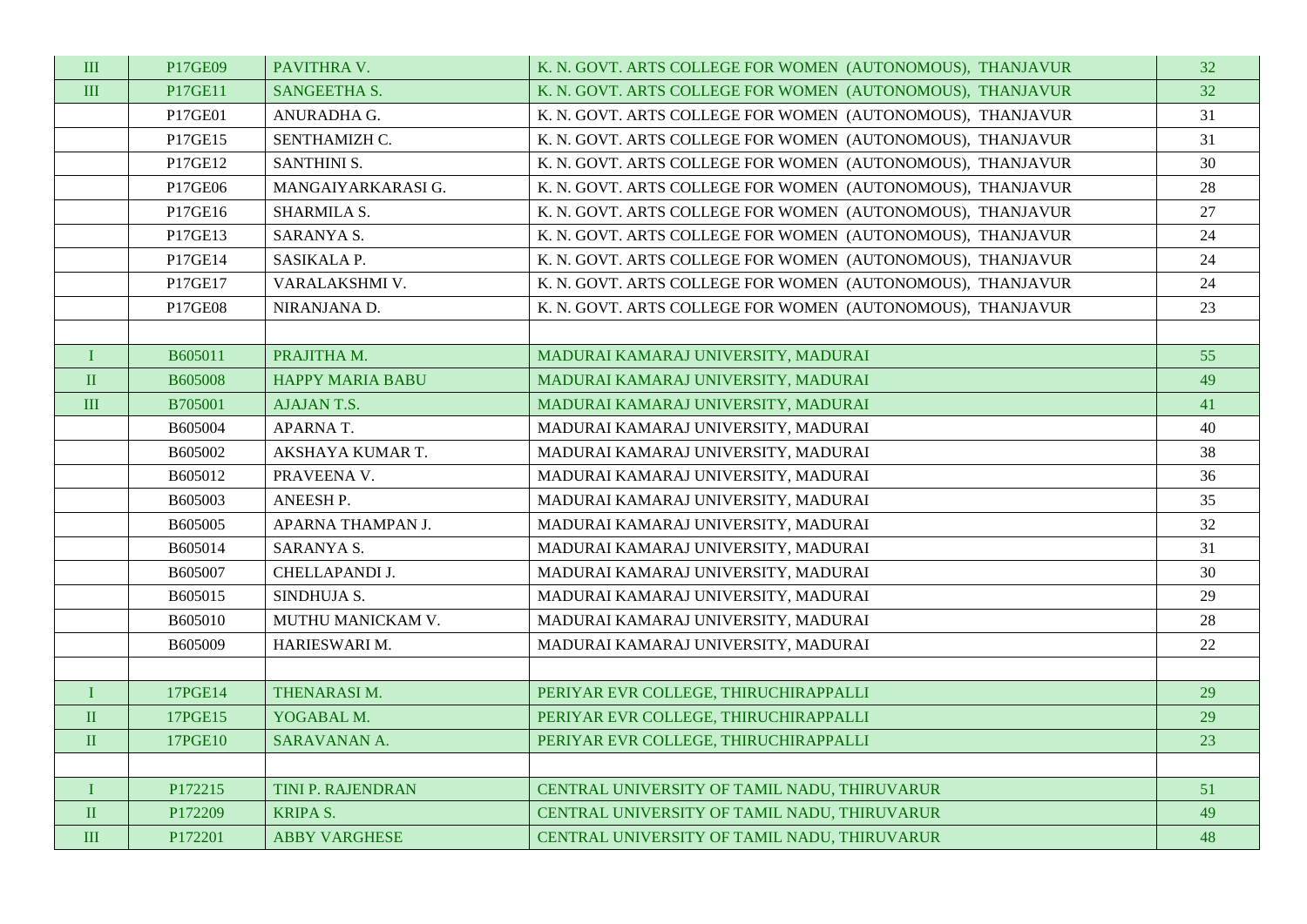| $\rm III$ | P172208  | KANNAN R.                   | CENTRAL UNIVERSITY OF TAMIL NADU, THIRUVARUR          | 48 |
|-----------|----------|-----------------------------|-------------------------------------------------------|----|
|           | P172213  | SATHISH KUMAR T.            | CENTRAL UNIVERSITY OF TAMIL NADU, THIRUVARUR          | 47 |
|           | P172204  | <b>ASWATHI E.</b>           | CENTRAL UNIVERSITY OF TAMIL NADU, THIRUVARUR          | 45 |
|           | P172206  | DHARSANA M.                 | CENTRAL UNIVERSITY OF TAMIL NADU, THIRUVARUR          | 42 |
|           | P172205  | BHAYYA LAKSHMI P.K.         | CENTRAL UNIVERSITY OF TAMIL NADU, THIRUVARUR          | 40 |
|           | P172202  | ABDUL NAZER P.              | CENTRAL UNIVERSITY OF TAMIL NADU, THIRUVARUR          | 39 |
|           | P172207  | KAMALI K.                   | CENTRAL UNIVERSITY OF TAMIL NADU, THIRUVARUR          | 35 |
|           | P172212  | SARATH K. MANOHARAN         | CENTRAL UNIVERSITY OF TAMIL NADU, THIRUVARUR          | 34 |
|           | P172203  | <b>AVDROWS X.</b>           | CENTRAL UNIVERSITY OF TAMIL NADU, THIRUVARUR          | 30 |
|           | P172210  | MIUHUN M.P.                 | CENTRAL UNIVERSITY OF TAMIL NADU, THIRUVARUR          | 30 |
|           |          |                             |                                                       |    |
| $\bf{I}$  | P17GE320 | <b>ARUNACHALAM S.</b>       | GOVERNMENT ARTS COLLEGE (AUTONOMOUS), KUMBAKONAM      | 35 |
| $\bf{I}$  | P17GE322 | <b>CHANDRAH KRISHNAN K.</b> | GOVERNMENT ARTS COLLEGE (AUTONOMOUS), KUMBAKONAM      | 35 |
| $\rm II$  | P17GE330 | RAGUPATHI M.                | GOVERNMENT ARTS COLLEGE (AUTONOMOUS), KUMBAKONAM      | 34 |
| $\rm III$ | P17GE332 | SANGEETHA R.                | GOVERNMENT ARTS COLLEGE (AUTONOMOUS), KUMBAKONAM      | 33 |
|           | P17GE317 | AJITHKUMAR N.               | GOVERNMENT ARTS COLLEGE (AUTONOMOUS), KUMBAKONAM      | 31 |
|           | P17GE316 | ABIRAMI S.                  | GOVERNMENT ARTS COLLEGE (AUTONOMOUS), KUMBAKONAM      | 29 |
|           | P17GE328 | PARTHA SARATHY M.           | GOVERNMENT ARTS COLLEGE (AUTONOMOUS), KUMBAKONAM      | 28 |
|           | P17GE323 | HARIHARAN M.                | GOVERNMENT ARTS COLLEGE (AUTONOMOUS), KUMBAKONAM      | 27 |
|           | P17GE321 | BHUVANESWARI M.             | GOVERNMENT ARTS COLLEGE (AUTONOMOUS), KUMBAKONAM      | 26 |
|           | P17GE334 | SOWMIYA B.                  | GOVERNMENT ARTS COLLEGE (AUTONOMOUS), KUMBAKONAM      | 26 |
|           | P17GE335 | <b>SUREKAR.</b>             | GOVERNMENT ARTS COLLEGE (AUTONOMOUS), KUMBAKONAM      | 26 |
|           | P17GE333 | SATHISHKUMAR M.             | GOVERNMENT ARTS COLLEGE (AUTONOMOUS), KUMBAKONAM      | 24 |
|           | P17GE331 | RANJANI A.                  | GOVERNMENT ARTS COLLEGE (AUTONOMOUS), KUMBAKONAM      | 21 |
|           | P17GE327 | MAPPILLAI MEERAN A.         | GOVERNMENT ARTS COLLEGE (AUTONOMOUS), KUMBAKONAM      | 20 |
|           |          |                             |                                                       |    |
| $\bf{I}$  | P17GE017 | SASIKALA K.                 | GOVERNMENT COLLEGE FOR WOMEN (AUTONOMOUS), KUMBAKONAM | 39 |
| $\rm II$  | P17GE008 | ELAVARASIR.                 | GOVERNMENT COLLEGE FOR WOMEN (AUTONOMOUS), KUMBAKONAM | 38 |
| $\rm III$ | P17GE016 | SAKTHIPRIYA D.              | GOVERNMENT COLLEGE FOR WOMEN (AUTONOMOUS), KUMBAKONAM | 37 |
|           | P17GE003 | ABIRAMASUNDARI S.           | GOVERNMENT COLLEGE FOR WOMEN (AUTONOMOUS), KUMBAKONAM | 34 |
|           | P17GE018 | SEETHA A.                   | GOVERNMENT COLLEGE FOR WOMEN (AUTONOMOUS), KUMBAKONAM | 31 |
|           | P17GE005 | <b>BHUVANESHWARI U.S.</b>   | GOVERNMENT COLLEGE FOR WOMEN (AUTONOMOUS), KUMBAKONAM | 30 |
|           | P17GE019 | SHAKILA DEVI K.             | GOVERNMENT COLLEGE FOR WOMEN (AUTONOMOUS), KUMBAKONAM | 30 |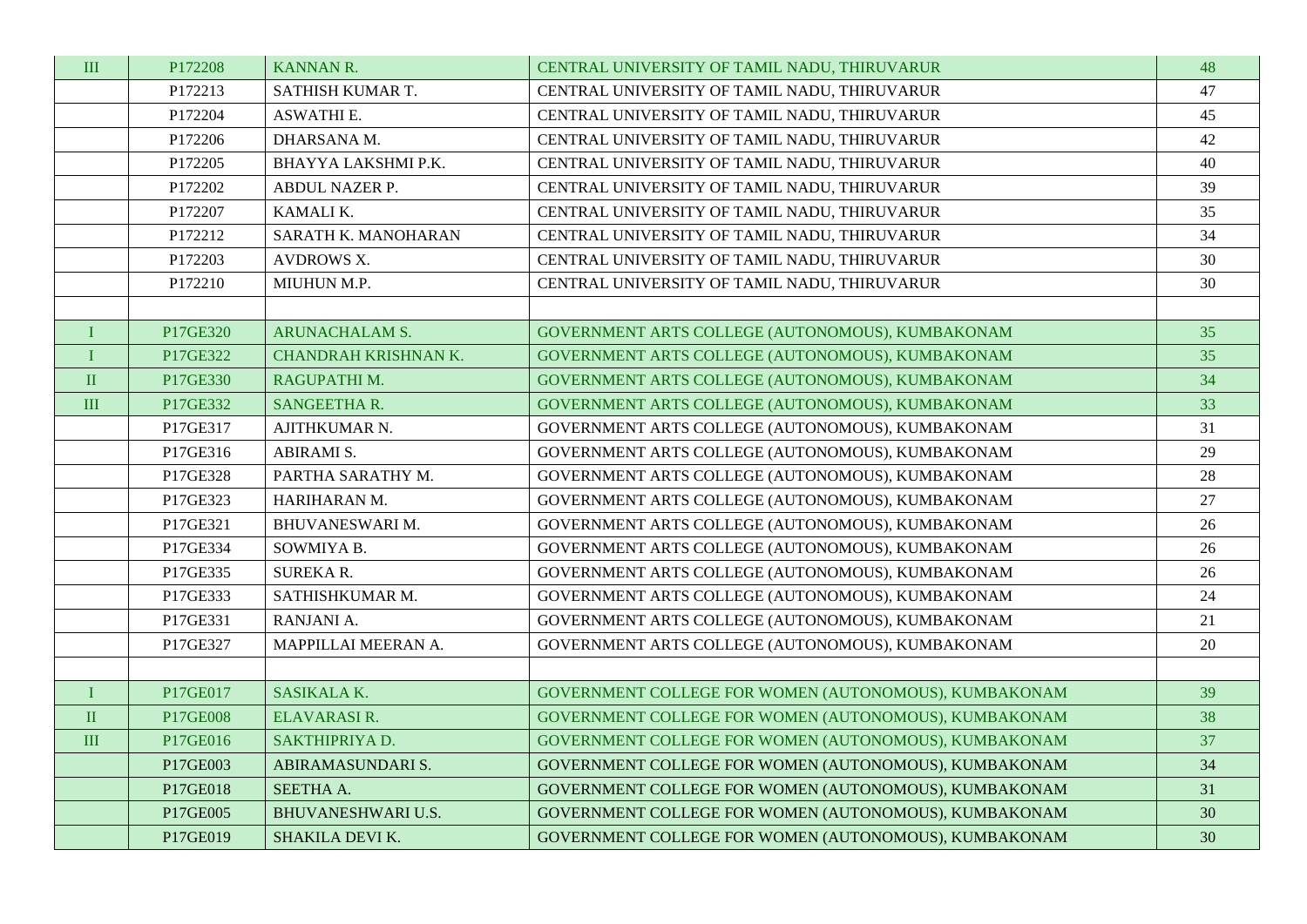|                 | P17GE001  | ABINAYA C.            | GOVERNMENT COLLEGE FOR WOMEN (AUTONOMOUS), KUMBAKONAM             | 29 |
|-----------------|-----------|-----------------------|-------------------------------------------------------------------|----|
|                 | P17GE006  | DEEPAR.               | GOVERNMENT COLLEGE FOR WOMEN (AUTONOMOUS), KUMBAKONAM             | 27 |
|                 | P17GE004  | ANJALI A.             | GOVERNMENT COLLEGE FOR WOMEN (AUTONOMOUS), KUMBAKONAM             | 26 |
|                 | P17GE013  | KEERTHIKA R.          | GOVERNMENT COLLEGE FOR WOMEN (AUTONOMOUS), KUMBAKONAM             | 26 |
|                 | P17GE014  | MONISHA K.            | GOVERNMENT COLLEGE FOR WOMEN (AUTONOMOUS), KUMBAKONAM             | 26 |
|                 | P17GE002  | ABINAYA M.            | GOVERNMENT COLLEGE FOR WOMEN (AUTONOMOUS), KUMBAKONAM             | 25 |
|                 | P17GE009  | <b>GIRIJA R.</b>      | GOVERNMENT COLLEGE FOR WOMEN (AUTONOMOUS), KUMBAKONAM             | 25 |
|                 | P17GE011  | <b>INDHUR.</b>        | GOVERNMENT COLLEGE FOR WOMEN (AUTONOMOUS), KUMBAKONAM             | 24 |
|                 | P17GE007  | <b>DURGADEVI A.</b>   | GOVERNMENT COLLEGE FOR WOMEN (AUTONOMOUS), KUMBAKONAM             | 23 |
|                 | P17GE020  | VAISHALI PRICILLA J.  | GOVERNMENT COLLEGE FOR WOMEN (AUTONOMOUS), KUMBAKONAM             | 23 |
|                 | P17GE015  | RAJALAKSHMI R.        | GOVERNMENT COLLEGE FOR WOMEN (AUTONOMOUS), KUMBAKONAM             | 21 |
|                 |           |                       |                                                                   |    |
| $\bf{I}$        | P17G23676 | PAHAMED NISHA S.      | SREE MEENAKSHI GOVT. ARTS COLLEGE FOR WOMEN (AUTONOMOUS), MADURAI | 33 |
| $\mathbf I$     | P17G23677 | SIVASANKARI R.        | SREE MEENAKSHI GOVT. ARTS COLLEGE FOR WOMEN (AUTONOMOUS), MADURAI | 33 |
| $\rm II$        | P17G23666 | DEEPA C.              | SREE MEENAKSHI GOVT. ARTS COLLEGE FOR WOMEN (AUTONOMOUS), MADURAI | 29 |
| $\rm II$        | P17G23667 | DIVYA J.              | SREE MEENAKSHI GOVT. ARTS COLLEGE FOR WOMEN (AUTONOMOUS), MADURAI | 29 |
| $\rm II$        | P17G23668 | <b>GOWSALYA J.</b>    | SREE MEENAKSHI GOVT. ARTS COLLEGE FOR WOMEN (AUTONOMOUS), MADURAI | 29 |
| $\rm{I\!I}$     | P17G23670 | HEMALATHA J.          | SREE MEENAKSHI GOVT. ARTS COLLEGE FOR WOMEN (AUTONOMOUS), MADURAI | 29 |
| $\rm III$       | P17G23665 | AMSAREKA G.           | SREE MEENAKSHI GOVT. ARTS COLLEGE FOR WOMEN (AUTONOMOUS), MADURAI | 28 |
| $\overline{9}$  | P17G23674 | MUTHUSELVI V.         | SREE MEENAKSHI GOVT. ARTS COLLEGE FOR WOMEN (AUTONOMOUS), MADURAI | 25 |
| 10              | P17G23675 | NAGAJOTHI D.          | SREE MEENAKSHI GOVT. ARTS COLLEGE FOR WOMEN (AUTONOMOUS), MADURAI | 25 |
| $5\overline{)}$ | P17G23669 | <b>GOWSALYAT.</b>     | SREE MEENAKSHI GOVT. ARTS COLLEGE FOR WOMEN (AUTONOMOUS), MADURAI | 24 |
| $\overline{7}$  | P17G23671 | JEYALAKSHMI A.        | SREE MEENAKSHI GOVT. ARTS COLLEGE FOR WOMEN (AUTONOMOUS), MADURAI | 24 |
| 8               | P17G23672 | MARISHWARI V.         | SREE MEENAKSHI GOVT. ARTS COLLEGE FOR WOMEN (AUTONOMOUS), MADURAI | 22 |
|                 |           |                       |                                                                   |    |
| $\bf{I}$        | 172816    | <b>SRIDEVIP</b>       | GOVERNMENT ARTS COLLEGE (AUTONOMOUS), KARUR                       | 37 |
| $\rm II$        | 172811    | <b>RAMACHANDRAN C</b> | GOVERNMENT ARTS COLLEGE (AUTONOMOUS), KARUR                       | 34 |
| $\rm II$        | 172812    | <b>SATHISHKUMAR S</b> | GOVERNMENT ARTS COLLEGE (AUTONOMOUS), KARUR                       | 34 |
| $\mathbf{I}$    | 172814    | <b>SIVAKUMAR S</b>    | GOVERNMENT ARTS COLLEGE (AUTONOMOUS), KARUR                       | 33 |
|                 | 172813    | SATHYA PRABAHA S      | GOVERNMENT ARTS COLLEGE (AUTONOMOUS), KARUR                       | 30 |
|                 | 172808    | PREMAT                | GOVERNMENT ARTS COLLEGE (AUTONOMOUS), KARUR                       | 29 |
|                 | 172815    | <b>SRIDEVI M</b>      | GOVERNMENT ARTS COLLEGE (AUTONOMOUS), KARUR                       | 29 |
|                 | 172806    | <b>NANDHINI G</b>     | GOVERNMENT ARTS COLLEGE (AUTONOMOUS), KARUR                       | 28 |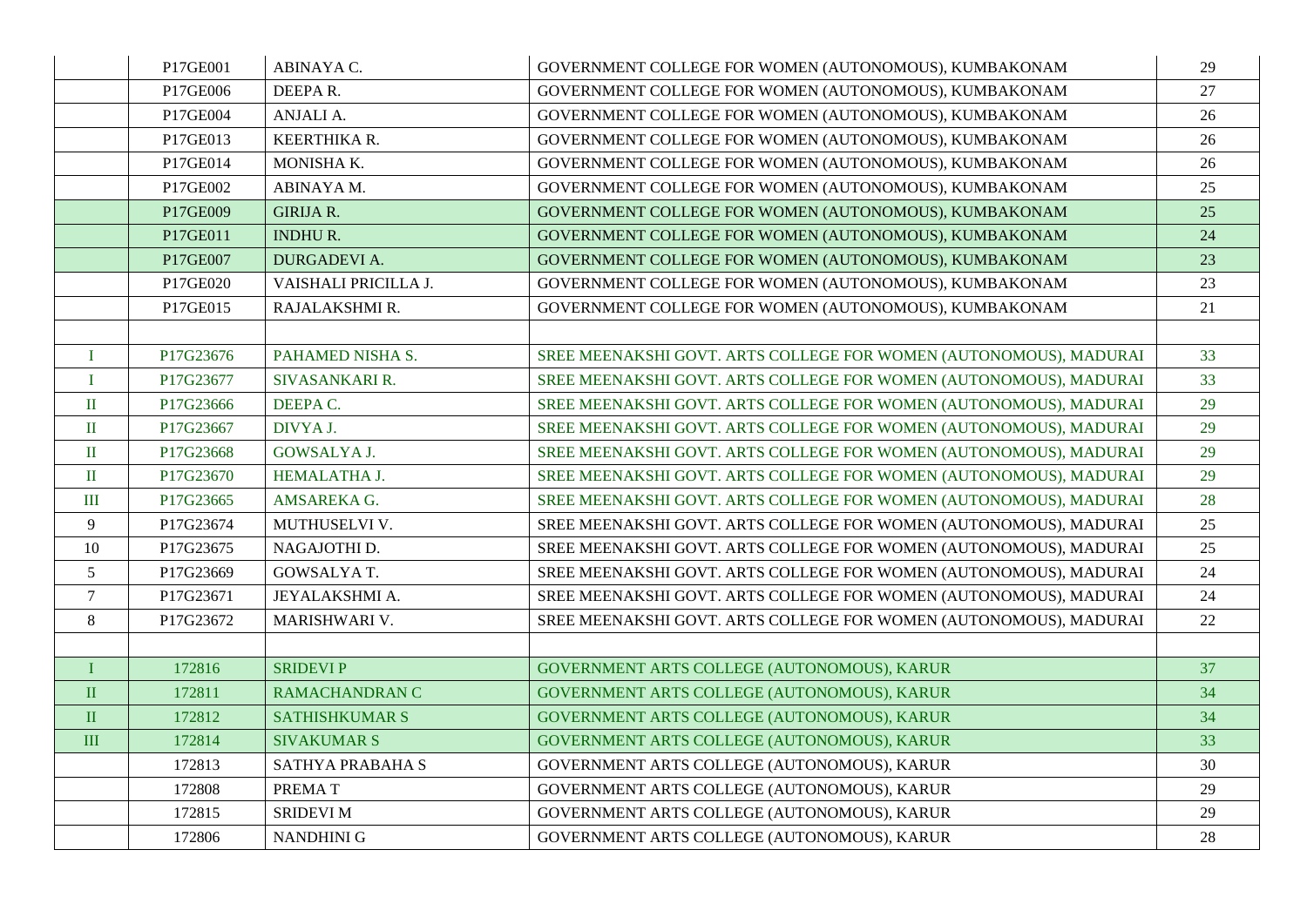|              | 172802         | <b>DHIVYAN</b>            | GOVERNMENT ARTS COLLEGE (AUTONOMOUS), KARUR             | 27 |
|--------------|----------------|---------------------------|---------------------------------------------------------|----|
|              | 172801         | <b>ABHIRAMI M</b>         | GOVERNMENT ARTS COLLEGE (AUTONOMOUS), KARUR             | 26 |
|              | 172817         | <b>VENKATESANT</b>        | GOVERNMENT ARTS COLLEGE (AUTONOMOUS), KARUR             | 26 |
|              | 172818         | VIGNESH M                 | GOVERNMENT ARTS COLLEGE (AUTONOMOUS), KARUR             | 23 |
|              | 172804         | <b>KATHIVEL P</b>         | GOVERNMENT ARTS COLLEGE (AUTONOMOUS), KARUR             | 21 |
|              | 172809         | <b>RAGURAM S</b>          | GOVERNMENT ARTS COLLEGE (AUTONOMOUS), KARUR             | 21 |
|              | 172810         | <b>RAJESWRI A</b>         | GOVERNMENT ARTS COLLEGE (AUTONOMOUS), KARUR             | 19 |
|              |                |                           |                                                         |    |
|              | 17PGG1001      | MAYIL SAMY M.             | ARIGHAR ANNA GOVERNMENT ARTS COLLEGE, NAMAKKAL          | 36 |
|              |                |                           |                                                         |    |
| $\bf{I}$     | 1732Q0001      | <b>GOKUL B.</b>           | BHARATHIAR UNIVERSITY ARTS AND SCIENCE COLLEGE, GUDALUR | 30 |
| $\rm II$     | 1732Q0004      | YUVABHARATHI R.           | BHARATHIAR UNIVERSITY ARTS AND SCIENCE COLLEGE, GUDALUR | 29 |
| $\rm III$    | 1732Q0002      | NITHYAR.                  | BHARATHIAR UNIVERSITY ARTS AND SCIENCE COLLEGE, GUDALUR | 28 |
|              | 1732Q0003      | SNEHAMOL D.               | BHARATHIAR UNIVERSITY ARTS AND SCIENCE COLLEGE, GUDALUR | 23 |
|              |                |                           |                                                         |    |
| $\bf{I}$     | 17MAG210       | SIVARANJANI M.            | GOVERNMENT ARTS COLLEGE, COIMBATORE                     | 50 |
| $\rm II$     | 17MAG211       | RAGAVI M.                 | GOVERNMENT ARTS COLLEGE, COIMBATORE                     | 36 |
| $\mathbf{I}$ | 17MAG206       | KANIMOZHI E.              | GOVERNMENT ARTS COLLEGE, COIMBATORE                     | 33 |
|              | 17MAG203       | HARSHINI G.               | GOVERNMENT ARTS COLLEGE, COIMBATORE                     | 31 |
|              | 17MAG213       | KAMATCHI A.               | GOVERNMENT ARTS COLLEGE, COIMBATORE                     | 29 |
|              | 17MAG207       | KARPAKAM P.               | GOVERNMENT ARTS COLLEGE, COIMBATORE                     | 26 |
|              | 17MAG204       | <b>JANCY A.</b>           | GOVERNMENT ARTS COLLEGE, COIMBATORE                     | 25 |
|              | 17MAG201       | EZHILMATHI A.             | GOVERNMENT ARTS COLLEGE, COIMBATORE                     | 24 |
|              | 17MAG202       | <b>GOMATHI J.</b>         | GOVERNMENT ARTS COLLEGE, COIMBATORE                     | 23 |
|              | 17MAG208       | KAVIPRIYA B.              | GOVERNMENT ARTS COLLEGE, COIMBATORE                     | 21 |
|              |                |                           |                                                         |    |
| $\mathbf{I}$ | GEO1405        | <b>JENIFER MARSHEL A.</b> | BHARATHIDASAN UNIVERSITY, TIRUCHIRAPPALLI               | 44 |
| $\rm II$     | <b>GEO1410</b> | PRAWIN B.                 | BHARATHIDASAN UNIVERSITY, TIRUCHIRAPPALLI               | 41 |
| $\mathbf{I}$ | <b>GEO1407</b> | KILLIVALAVAN J.           | BHARATHIDASAN UNIVERSITY, TIRUCHIRAPPALLI               | 40 |
|              | GEO1416        | VENKATESH R.              | BHARATHIDASAN UNIVERSITY, TIRUCHIRAPPALLI               | 39 |
|              | <b>GEO1408</b> | MANIKANDAN J.             | BHARATHIDASAN UNIVERSITY, TIRUCHIRAPPALLI               | 38 |
|              | GEO1402        | ANUSYA K.                 | BHARATHIDASAN UNIVERSITY, TIRUCHIRAPPALLI               | 30 |
|              | GEO1415        | VARNAVI M.                | BHARATHIDASAN UNIVERSITY, TIRUCHIRAPPALLI               | 25 |